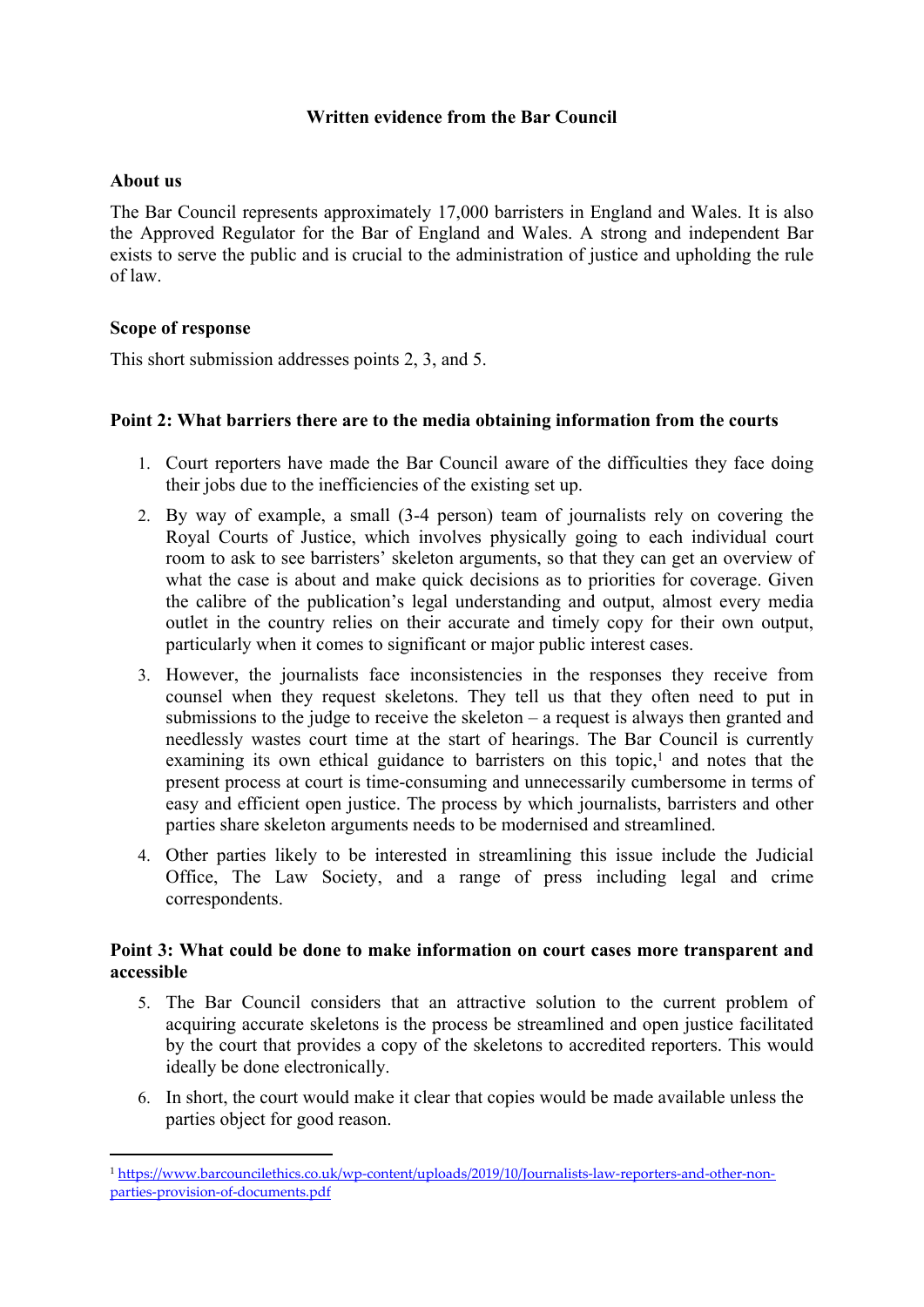- 7. In terms of ensuring greater transparency and accessibility for claimants, respondents (and defendants) and the legal profession, the Bar Council has expressed qualified support for remote hearings, when deployed correctly. In May 2021, the Bar Council was part of a Four Bars statement<sup>2</sup> proposing that remote hearings be carefully considered before further rollout, because of the potential drawbacks including those relating to open justice.
- 8. In our Spending Review submission of September 2021<sup>3</sup> , the Bar Council asked that HMCTS improve the quality and availability of its data to aid open justice and transparency. We said:

*[The Bar Council welcomes] the June 2021 announcement that the National Archives will host a repository of judgements in an effort to make open justice a reality and allow monitoring of access to justice.*<sup>4</sup> *We also welcome HMCTS' attempts to engage with Dr Natalie Byrom's recommendations on the use of data.*<sup>5</sup> *We feel these and other projects and programmes designed to improve data collection and transparency should be adequately resourced by central government*.

- 9. We continue to stand by this assessment. This greater openness and transparency with regard to data would, theoretically, allow not just the media but the general public more access to information from the courts on cases. The Bar Council notes that, although HMCTS accepted the principles of Dr Byrom's recommendations for greater capture, publication and analysis of court data, there are still serious issues surrounding its availability and no progress against these proposals seems to have been made.
- 10. The Bar Council is aware of HMCTS' ongoing Publications & Information project (and has engaged in focus groups surrounding this project), which aims to support the delivery of its commitment to open justice and to modernise and improve public access to HMCTS information by publishing or displaying court/tribunal information (such as court and tribunal lists), according to the relevant policy requirements and business rules. It is paramount that these objectives are put into practice.

# **Point 5: The effect of court reform and remote hearings on open justice**

- 11. As the Bar Council said in its Budget Submission of January 2021<sup>6</sup> , many of the outstanding cases in the criminal courts are particularly complex and challenging cases that need trial by jury or otherwise cannot be dealt with by remote hearings. The backlog of cases needs to be resolved quickly, in the interests of victims, witnesses, defendants and public confidence in the justice system. The Institute for Government estimates the government would need to spend an extra £55m–110m a year for two years to run the necessary extra trials.
- 12. The Bar Council published its response to the Chancellor's recent Budget and the provision of £2.2 billion to drive recovery in the courts, prisons and probation, including £477 million to tackle the court backlog, saying it was a step in the right

<sup>4</sup> <https://www.gov.uk/government/news/boost-for-open-justice-as-court-judgments-get-new-home>

<sup>2</sup> [https://www.barcouncil.org.uk/resource/four-bars-statement-on-the-administration-of-justice-post](https://www.barcouncil.org.uk/resource/four-bars-statement-on-the-administration-of-justice-post-pandemic.html)[pandemic.html](https://www.barcouncil.org.uk/resource/four-bars-statement-on-the-administration-of-justice-post-pandemic.html)

<sup>3</sup> <https://www.barcouncil.org.uk/resource/bar-council-spending-review-submission-2021.html>

<sup>5</sup> <https://www.gov.uk/government/news/hmcts-response-and-progress-update-on-dr-natalie-byrom-report>

<sup>6</sup> <https://www.barcouncil.org.uk/resource/bar-council-budget-submission-january-2021-pdf.html>